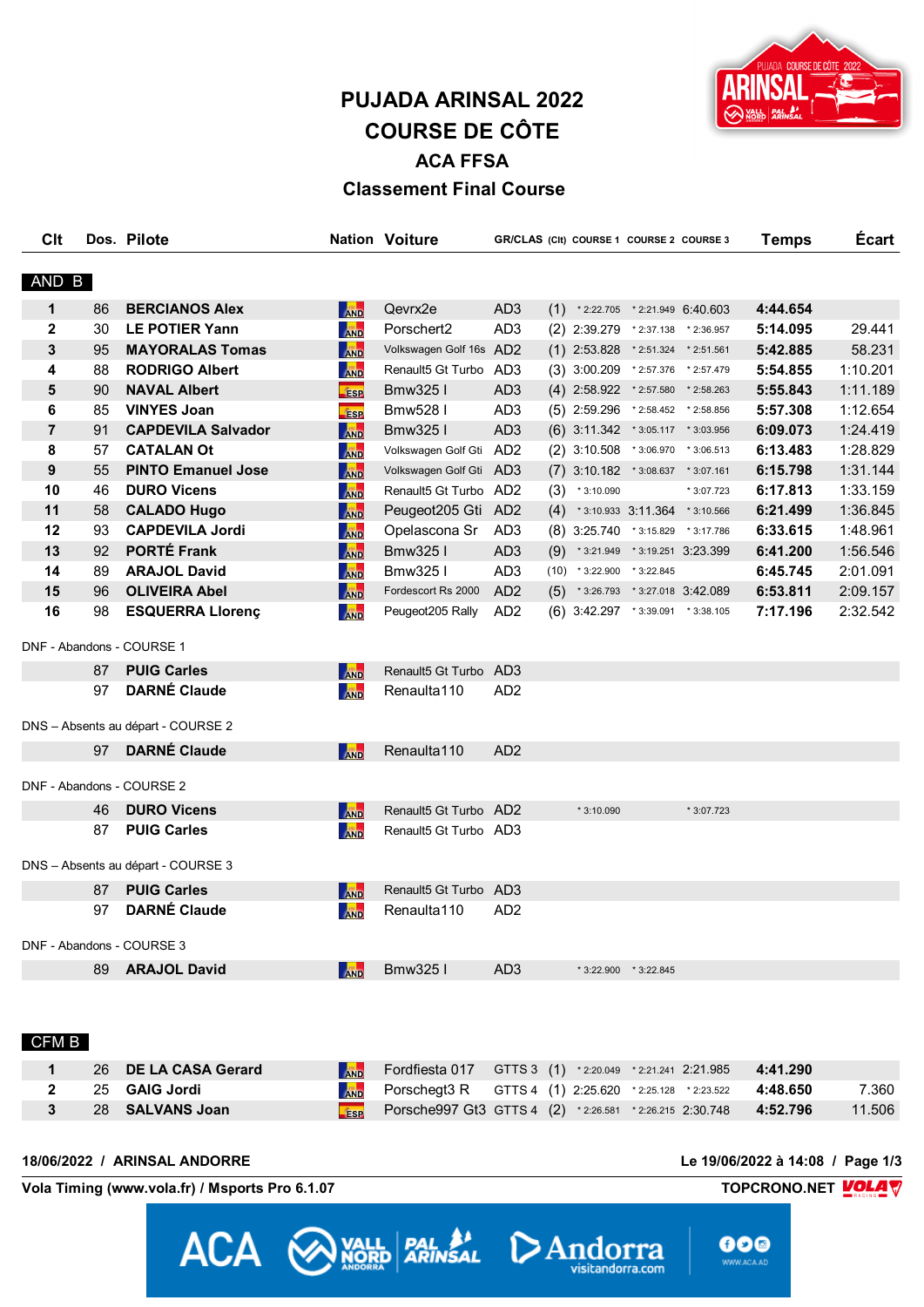

## **PUJADA ARINSAL 2022 COURSE DE CÔTE ACA FFSA Classement Final Course**

| Clt            |    | Dos. Pilote                        |                              | <b>Nation Voiture</b>                                      |                 |     | GR/CLAS (CIt) COURSE 1 COURSE 2 COURSE 3 |                                |                       | <b>Temps</b> | <b>Ecart</b> |
|----------------|----|------------------------------------|------------------------------|------------------------------------------------------------|-----------------|-----|------------------------------------------|--------------------------------|-----------------------|--------------|--------------|
| 4              | 24 | <b>GARCES Ronald</b>               | FRA                          | Lamborghinihuracan St GTTS 4 (3) * 2:26.665 * 2:28.035     |                 |     |                                          |                                |                       | 4:54.700     | 13.410       |
| 5              | 37 | <b>GRANIER Nicolas</b>             | FRA                          | Seatcup Racer                                              | A/FA 5 $(1)$    |     |                                          |                                | * 2:32.191 * 2:32.692 | 5:04.883     | 23.593       |
| 6              | 27 | <b>GARCIA Stéphane</b>             | FRA                          | Audi Rs3 Lms Tcr GTTS 3 (2) *2:36.071 *2:35.016 2:36.313   |                 |     |                                          |                                |                       | 5:11.087     | 29.797       |
| $\overline{7}$ | 31 | <b>THIEBAUD Patrick</b>            | FRA                          | Peugeotrcz Cup GTTS 2 (1)                                  |                 |     |                                          | *2:40.010 *2:40.324 2:41.260   |                       | 5:20.334     | 39.044       |
| 8              | 33 | <b>MICHON Eric</b>                 | FRA                          | Ferrarif430                                                | GT <sub>2</sub> |     | $(1)$ 2:48.488                           | * 2:42.926 * 2:46.951          |                       | 5:29.877     | 48.587       |
| 9              | 40 | <b>SALA Lluis</b>                  | <b>AND</b>                   | Seatibiza Cupra D                                          | A/FA 4          |     | $(1)$ 2:47.785 $*$ 2:46.333 $*$ 2:46.506 |                                |                       | 5:32.839     | 51.549       |
| 10             | 41 | <b>FAURE Philippe</b>              | FRA                          | Renaultclio Cup 4                                          | $A/FA$ 4        |     | $(2)$ 2:47.996 $*$ 2:46.305 $*$ 2:46.670 |                                |                       | 5:32.975     | 51.685       |
| 11             | 38 | <b>TOUBERT Frédéric</b>            | FRA                          | Seatleon Supercopa A/FA 5                                  |                 | (2) | $*2:40.588$                              | * 2:53.790                     |                       | 5:34.378     | 53.088       |
| 12             | 52 | <b>RAYNAUD Lucie</b>               | FRA                          | Renaultclio 3 Rs Maxi                                      | $A/FA$ 3        |     | $(1)$ 2:50.719 $*$ 2:47.666 $*$ 2:47.566 |                                |                       | 5:35.232     | 53.942       |
| 13             | 53 | <b>RAYNAUD Gabriel</b>             | FRA                          | Renaultclio                                                | A/FA3           | (2) | $*$ 2:47.317 2:49.594 $*$ 2:48.123       |                                |                       | 5:35.440     | 54.150       |
| 14             | 62 | <b>ESTURILLO Antoine</b>           | FRA                          | Hondacivic Ek4                                             | F20002(1)       |     | * 2:49.476 * 2:46.717                    |                                |                       | 5:36.193     | 54.903       |
| 15             | 43 | <b>OTTAVI Bernard</b>              | FRA                          | Renaultclio Cup Ii A/FA 3 (3) 2:49.854 *2:49.154 *2:48.927 |                 |     |                                          |                                |                       | 5:38.081     | 56.791       |
| 16             | 29 | <b>TRASERRA Josep</b>              | <b>Fise</b>                  | Porsche997 Gt3 GTTS 3 (3) 2:51.381 *2:51.248 *2:49.837     |                 |     |                                          |                                |                       | 5:41.085     | 59.795       |
| 17             | 64 | <b>METIVIER Jean-Pierre</b>        | <b>FRA</b>                   | Simca Rallye lii F2000 1 (1) 2:56.186 *2:51.075 *2:51.176  |                 |     |                                          |                                |                       | 5:42.251     | 1:00.961     |
| 18             | 44 | <b>PLAUS Ramon</b>                 | <b>AND</b>                   | Citroënax Sport F2000 1 (2) 2:56.444 *2:52.102 *2:50.492   |                 |     |                                          |                                |                       | 5:42.594     | 1:01.304     |
| 19             | 34 | <b>LAMISCARRE Michel</b>           | FRA                          | Porschecayman GT 2                                         |                 | (2) |                                          | * 2:52.586 * 2:50.177 3:03.185 |                       | 5:42.763     | 1:01.473     |
| 20             | 39 | <b>SEGOND Brice</b>                | FRA                          | Renaultmegane 3 Rs A/FA 5                                  |                 | (3) | $*2:52.566$                              | *2:52.799 2:59.293             |                       | 5:45.365     | 1:04.075     |
| 21             | 54 | <b>BARTHAS Lionel</b>              | FRA                          | Renaultclio 3 Rs F2000 3                                   |                 |     | $(1)$ 2:54.721 $*$ 2:53.982 $*$ 2:53.010 |                                |                       | 5:46.992     | 1:05.702     |
| 22             | 42 | <b>AUTHIER Ghislain</b>            | FRA                          | BMW M3                                                     |                 |     | N/FN 4 (1) *2:54.604 *2:53.960 2:57.246  |                                |                       | 5:48.564     | 1:07.274     |
| 23             | 51 | <b>COUDERC Romain</b>              | FRA                          | Renaultclio 3                                              | F20003          | (2) |                                          | * 2:57.601 2:57.880 * 2:54.422 |                       | 5:52.023     | 1:10.733     |
| 24             | 35 | <b>BRETT Hans-Joachim</b>          | GER                          | Bmw Z4 M Coupé                                             | GT <sub>2</sub> |     | (3) 2:59.774 *2:58.080 *2:58.934         |                                |                       | 5:57.014     | 1:15.724     |
| 25             | 36 | <b>TERRAL Jean Paul</b>            | FRA                          | Aston Martinvantage GT 2                                   |                 |     | $(4)$ 3:04.073 $*3:01.468$ $*3:00.982$   |                                |                       | 6:02.450     | 1:21.160     |
| 26             | 45 | <b>ARBOUX Hubert</b>               | FRA                          | Fordsierra Cosworth N/FN 4 (2)                             |                 |     |                                          | * 3:04.581 3:06.747 * 3:02.010 |                       | 6:06.591     | 1:25.301     |
| 27             | 48 | <b>OTTAVI Marie</b>                | <b>FRA</b>                   | Citroënsaxo Vts N/FN 2 (1) *3:05.125 *3:03.248 3:06.260    |                 |     |                                          |                                |                       | 6:08.373     | 1:27.083     |
| 28             | 49 | <b>QUINTANA Ivan</b>               | <b>AND</b>                   | Peugeot206 Xs A/FA 2 (1) 3:08.030 *3:05.184 *3:03.645      |                 |     |                                          |                                |                       | 6:08.829     | 1:27.539     |
| 29             | 47 | <b>BERNARD Christophe</b>          | FRA                          | Peugeot206                                                 |                 |     | N/FN 3 (1) 3:12.713 *3:09.482 *3:06.477  |                                |                       | 6:15.959     | 1:34.669     |
| 30             | 60 | <b>CAMMARES Marie</b>              | FRA                          | Renaultmegane F2000 2 (2) 3:13.683 *3:11.108 *3:13.115     |                 |     |                                          |                                |                       | 6:24.223     | 1:42.933     |
| 31             | 59 | <b>FERNANDES David</b>             | FRA                          | Peugeot206                                                 | F20003          |     | $(3)$ 3:17.759 $*3:12.061$ $*3:17.329$   |                                |                       | 6:29.390     | 1:48.100     |
| 32             | 63 | <b>SAA Manuel</b>                  | <b>AND</b>                   | Volkswagen Polo                                            | F2000 1         |     | $(3)$ * 3:34.135                         |                                | * 3:31.942            | 7:06.077     | 2:24.787     |
| 33             | 50 | <b>CONTURSI Bernard</b>            | <b>FRA</b>                   | Trabant601 Proto                                           | FC <sub>1</sub> |     | $(1)$ 3:36.829                           |                                | * 3:35.154 * 3:35.294 | 7:10.448     | 2:29.158     |
|                |    | DNF - Abandons - COURSE 1          |                              |                                                            |                 |     |                                          |                                |                       |              |              |
|                |    | 37 GRANIER Nicolas                 | <b>Service</b><br><b>FRA</b> | Seatcup Racer A/FA 5                                       |                 |     |                                          |                                | * 2:32.191 * 2:32.692 |              |              |
|                |    | DNS - Absents au départ - COURSE 2 |                              |                                                            |                 |     |                                          |                                |                       |              |              |
|                |    | 63 SAA Manuel                      | AND                          | Volkswagen Polo                                            | F2000 1         |     | $*3:34.135$                              |                                | * 3:31.942            |              |              |
|                |    | DNS - Absents au départ - COURSE 3 |                              |                                                            |                 |     |                                          |                                |                       |              |              |
|                |    | 24 GARCES Ronald                   | FRA                          | Lamborghinihuracan St GTTS 4                               |                 |     |                                          | * 2:26.665 * 2:28.035          |                       |              |              |
|                | 38 | <b>TOUBERT Frédéric</b>            | FRA                          | Seatleon Supercopa A/FA 5                                  |                 |     |                                          | * 2:40.588 * 2:53.790          |                       |              |              |
|                |    |                                    |                              |                                                            |                 |     |                                          |                                |                       |              |              |
|                |    | DNF - Abandons - COURSE 3          |                              |                                                            |                 |     |                                          |                                |                       |              |              |
|                |    | 62 ESTURILLO Antoine               | FRA                          | Hondacivic Ek4 F2000 2                                     |                 |     |                                          | * 2:49.476 * 2:46.717          |                       |              |              |

ACA WALL PALA DAndor

#### **18/06/2022 / ARINSAL ANDORRE Le 19/06/2022 à 14:08 / Page 2/3**

ra

visitandorra.com

**Vola Timing (www.vola.fr) / Msports Pro 6.1.07 TOPCRONO.NET** 

**VolaSoftControlPdf**